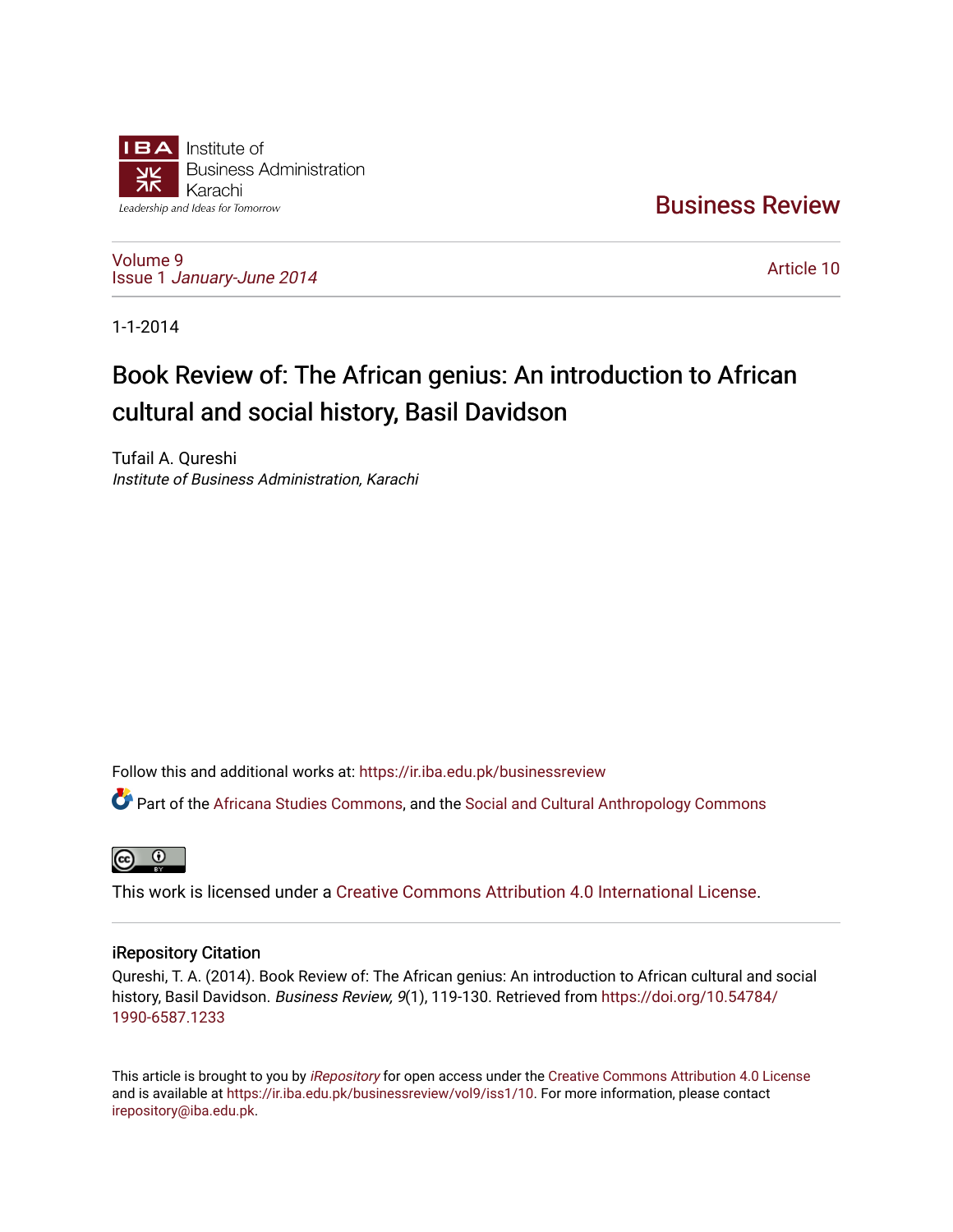# **BOOK REVIEW**

## *The African Genius : An Introduction to African Cultural and Social History,* **Basil Davidson**

(An Atlantic Monthly Press Book, Brown and Company, 1969, pp. 367).

This book consists of essays which fall into two groups, concerned respectively with the cultural and social history of the African peoples. The two themes are neatly connected, however, in that the study of African Genius can be seen to correct many a historical misconceptions and distortions. Unlike most historical accounts, Davidson approaches the African world as the African world-view as a lived-world, the *Lebenswelt*, in the manner suggested by the contemporary philosophical approaches to history.

Part one of the book is devoted to a study of African World where Davidson critically examines the colonial vision of African humanity that arose essentially from the categories of "race" and "class" (26).\* The colonial vision portrayed African societies as "without history" and African life as a "perpetual vacuum of experience". Colonial writers, such as Burton, attributed the arrested development of African to some "fatal deficiency of their nature", such as "diminished frontal lobes" , "insufficiently reliable supragranular layer of cortex", and "their brains being too small for civilized development". Davidson rejects all such notions as *Just Plain Nonsense* (23-28). In contrast to such culturally biased notions of the Victorian man, Davidson offers a diachronical study of African societies based on universal assumptions of logic and morality. He contends that although "the forms have been different … but not the principles of intelligence and apprehension, not the essential content"(27). He argues that *The Formative Origins* (28-32) of the African civilization lie in the peculiar mood and temper of the African people and their optimism which comes from the living on a frontier, on the edge of 'somewhere else', on the verge of 'something different', "where anything may be possible as long as human courage and endeavor are prepared to make it so" (30-31).

He reinforces his arguments by setting his observations against *The Physical Problems* (32-36), i.e., the ecological problems of African environment where the physical confronts the spiritual in an idiom perfectly at one with the African World-view.

Unlike the historians and philosophers who have celebrated the Greeks for overcoming the utter lack of precede "Davidson attributes the epithet to the originality of the African mind and spirit (37). Isolated by the desiccation of the Sahara around 2000 B.C., the African Genius is reflected in the creative legends of the Dinka, the Akran, the Mosi and the cattle folks in Uganda and Zululand, for and Dogon, all of whom celebrated the cosmological symbolism of dialectical principle of *Unity and Variation* (36-41). A striking parallel exists in the early Greek philosophy. The principle of Unity and Variation, as conceived by the Africans, deals with the "conception of the universe that is based, on the one hand, on a principle of variation of matter and, on the other, on a general movement of the universe as a whole". Thales, Anaximander, Anaximenes , Pythagoras, Heraclitus, Empedocles and Anaxagoras, one would recall, were the Greek philosophers to have dealt with the problem of substance and change. The Africans believed principles that the opposite principle support each other in an equilibrium which the individual conserves in his being.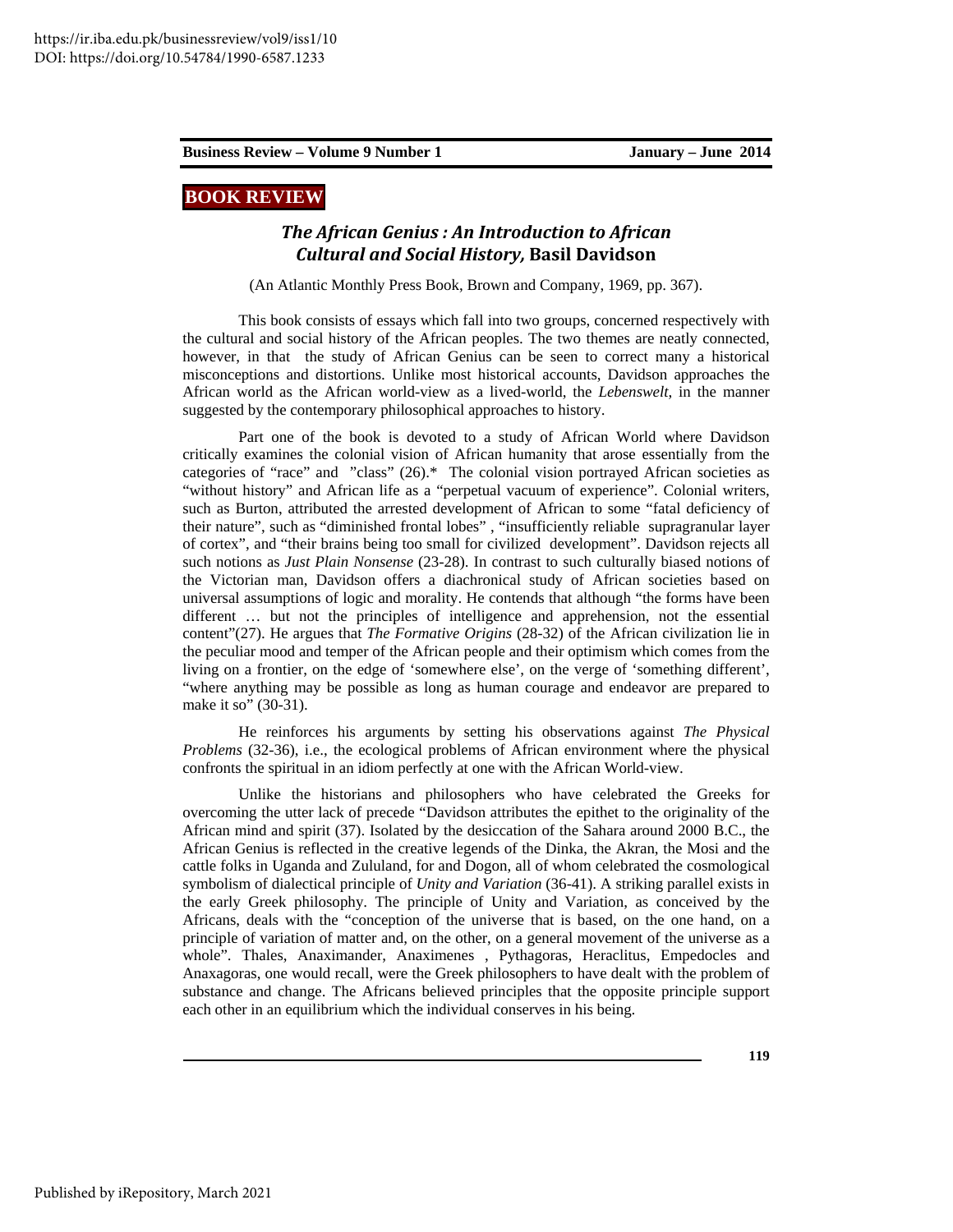Davidson takes issues with Dean Farrar who described the features of the Africans as "invariable and expressionless", marked by the "dead and blank uniformity" of their mind. The Africans, said Farrar, have never "originated a single discovery"; they have never "promulgated a single thought", "established a single institution" or "hit upon a single invention". Sir Charles Eloit described the mind of the East Africans as *tabula rasa*. Hence the colonial paternalism, raised to the position of dominion. In the affiliation and continuity of the African, demonstrating the *tabula piena* of their ancestral knowledge, with an accent on the social and political wisdom of the past.

Davidson argues that the Africans conceived their social needs in religious terms and envisioned their religious needs lying at the heart of social evolution. Thus the social fabric of the African experience derives its dynamics from *Balance with Nature* (54-67) the *elan vital* which runs through the ancestrally chartered system offers spiritual legitimation, sanctioned law and order, psychological security and personal identification. A man outside his clan, according to the Kongo, is "a grasshopper which has lost its wings", reflecting , politically, the tension and relief, anxiety and security of the tribal situation. Thus, economically and in its jural and moral assumptions, "extended family'' constitutes the antithesis of the "free enterprise individualism". According to the Tallensi of northern Ghana, the individual has the rights by virtue of the obligations he fulfills to the community. Therein lies the ideal pattern of social and political growth. The pattern demands that no matter how empirical in nature, innovations lose their socio-political significance if or when they cannot be absorbed and drawn into the ancestral system. In the Dinka material culture, nothing which outlasts a single life-time is of any importance. In contrast to the modern acquisitive predilection, the Pondo and the Dinka detested the pushing egotism and the desire for personal wealth and power for it imperils the precarious balance with nature. In addition to the ecological factors, such as the logic behind the practice of "shifting cultivation" or, as it is contemptuously called, "slash and burn". Enough is enough, according to Bemba ethos. "To find one beehive is good luck, to find two is very good luck, to find three is witchcraft". Such egalitarian conceptions and norms constituted the fabric of the *Moral Order* (67-80) of the materially simple and technologically backward African societies which were marked culturally by a highly developed awareness of the limits of the Possible.

The principle of limitation by alternatives permeates the African consciousness and generates an inner tension which finds its creative expression in a controlled freedom visible in African dancing and experiments in sculptural form.

Placed within the hierarchical structure of the African traditional political culture, these polarities reflect the tension between lineage loyalty and the welfare of the community. The roots of the history of Chiefs (as among the Amba and the Nuer ) lie in that. Implicitly, it touches upon the power structure of the traditionally stratified polity, subsumed under the domain of moral order. The Lozi of Western Zambia, like the Tallensi, conceptualized power in terms of the structural equilibrium, in which the rights and duties are harmoniously sustained. When the equilibrium, demanded by the Spirit of the Earth, is disturbed, ancestors turn away and chaos reigns the earth. Thus the Earth-priests, the Zande cult of ancestors and the sub-cultural behaviour patterns of the Konkomba, based on the ancestral wisdom, celebrate the harmony between the knowledge of facts and attitudes, between behavioural and affective goals. Davidson distinguishes between *Societies with Government* and *Societies without Government*(80-91) and contrasts the aristocratic societies of the Wolof of Senegal and the Yoruba of Nigeria with the egalitarian systems of the Tallensi and Konkomba.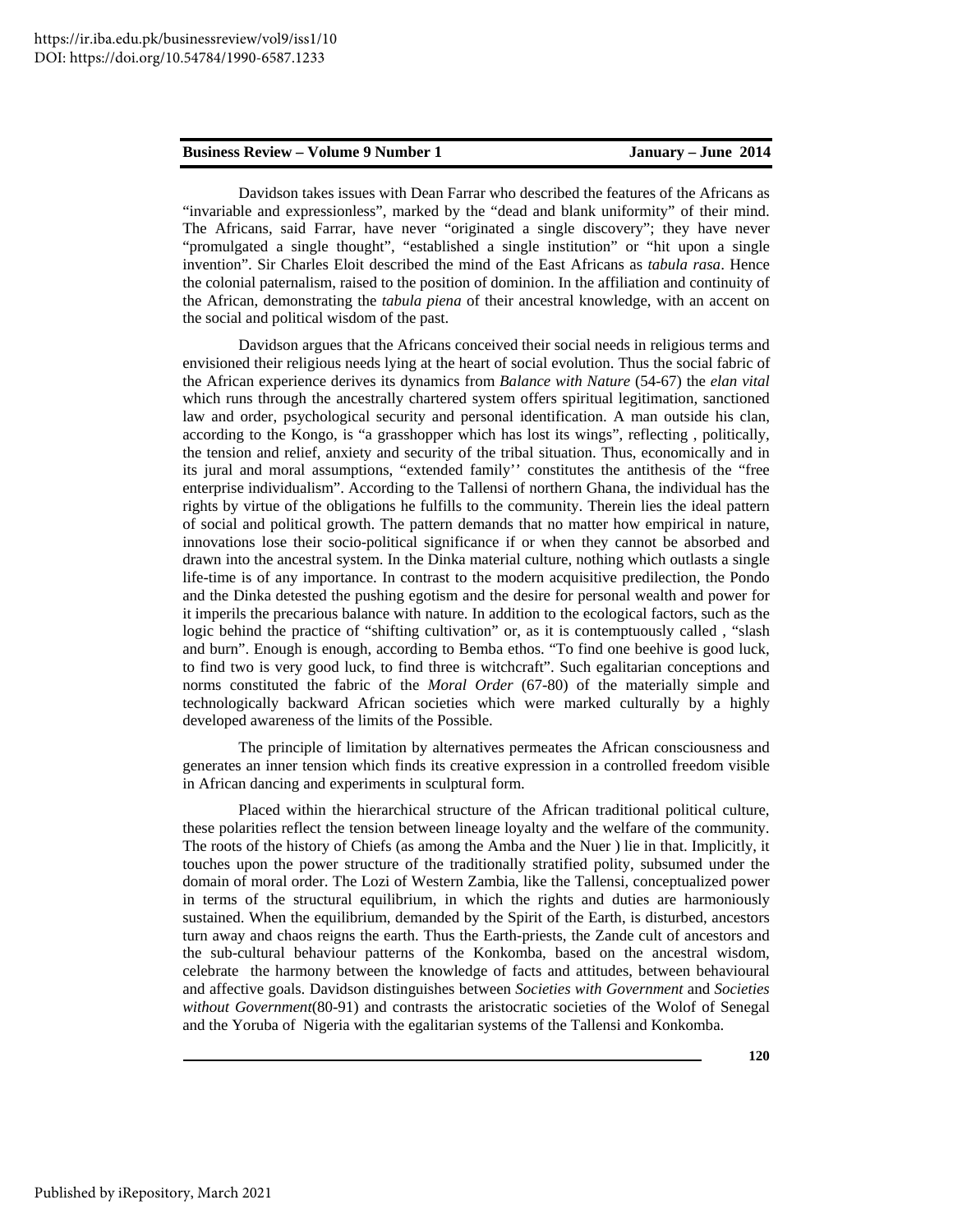In the *Age-set Training* (80-106), the author offers instructive educational examples of the manner in which power was assumed and realized at the successive development stages through cultivation of socio-culturally approved patterns of behavior based on moral assumptions. The salient characteristic of such training, hierarchical and quasi-political in nature, is reflected in the degree of socio-cultural stratifications well developed among the Daudi Lmbadu of the Tirki, Kipsigi and Nandi of Kenya, the Bantu of South Africa and the Karimojong of Uganda. As part of political education, it supports the idea that in the African context, political 'ideologies' have developed out of socio-cultural situations and that politics in Africa has always been intimate and immediate, rather than remote and faceless. Emphasizing participation and resisting alienation of the individual through socio-cultural mechanisms rooted in the communal life and experience. Thus African political behavior finds its vitality in the culturally oriented perception of the lived-world. It also shows that, corresponding to the thematic variation of African societies , the patterns of self-rule were not limited to numerically small groups. In the clamorous and personal democracy of the Ibo in Nigeria , the dispersal of authority was achieved through an individuals right to speak and the unanimity of decision.

In the African world-view, religion was a social fact and, from the cultural point of view , it was a *Science of Social Control*(109-120) Horton rightly observes that in the African apprehension of reality religious concern aims at discovering and influencing the phenomena of everyday world "by discovering constant principles that underlie the apparent chaos and flux of sensory experience", a theme that engaged the attention of early Greek philosophical reflections. Although rooted in the ancestral custodianship of axiomatic moral values, based on its mandatory and explanatory nature, as for the Karanga, African thought is based on the model making process, concerned with prediction based on observation. It is evident from the Kalabari model of reality, consisting of a triangle of forces, representing the spirits of "founding fathers," the spirits of "lineage segments" and the "free-lance spirits" of the waterpeople, embodying the individualistic and competitive aspirations. The social control mechanism is as well inherent in the "tabos" and "totems" which either threaten or strengthen the structure of social reality. By excluding or promoting certain events, totems and tabos reflect the desire and conviction to reconstruct the social reality.

It is equally true about those rites and rituals which were connected with the endowment of authority and power.

> Whenever the emperor of Oyo died in old Yorubaland, appointed officials are said to have cut off his head, cleaned his skull, and taken out his heart. During installation rites, the next emperor was "given a dish containing the heart of his predecessor which he had to eat". A little later he was called on to swallow a potion of corn gruel from his predecessor's skull. These dramatic rites were occasioned by the need 'to open his ears to distinguish truth from falsehood', to give his words compelling powers and to assign to him alone the authority to execute criminals and his enemies at home, and to make war on his enemies abroad. The point lay not in the gruesomeness, but in the mobilizing of chartered power behind the granting of a solemn office, thus guaranteeing legitimacy and imposing accountability on its power exercise. (119)

> > **121**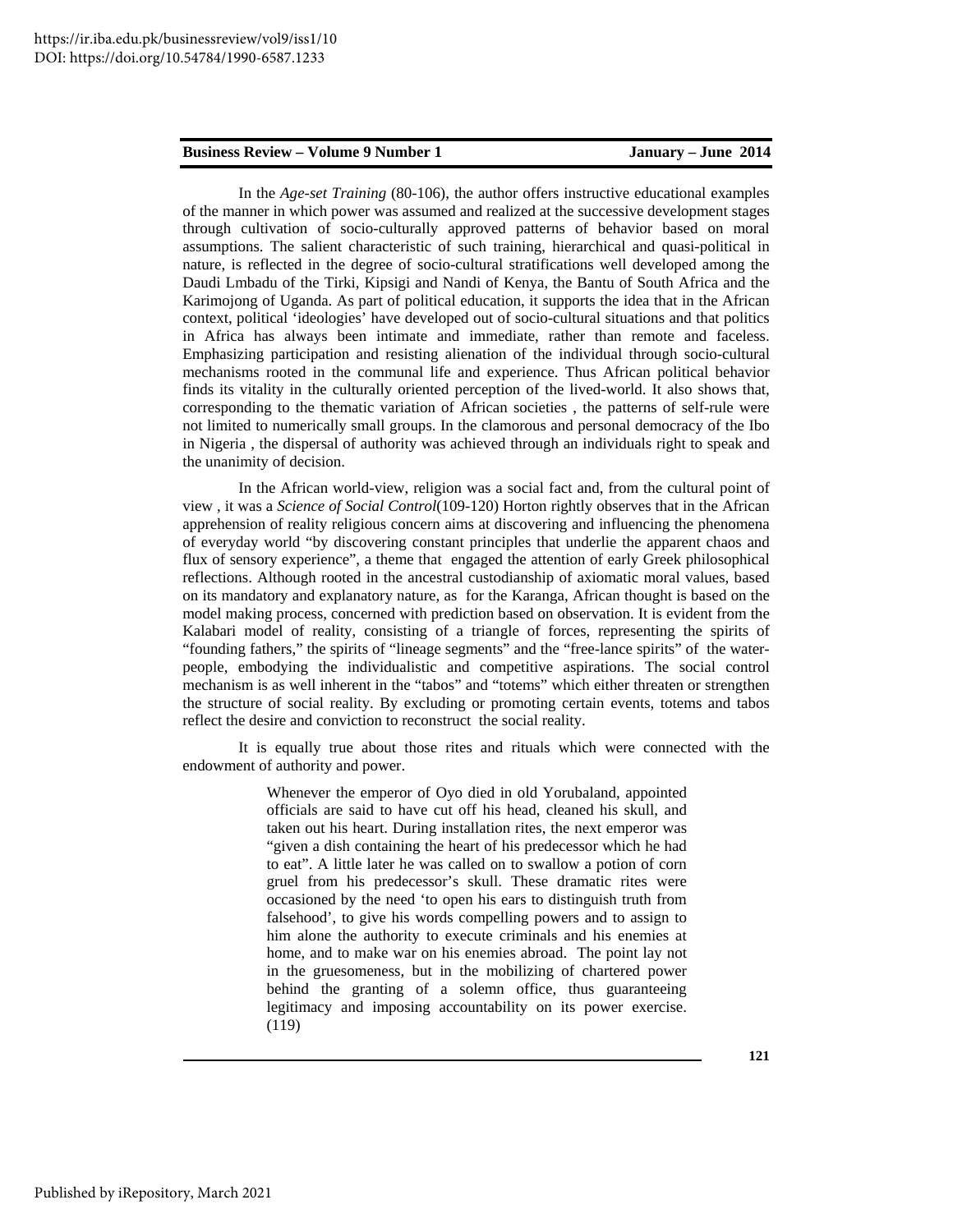Same observation applies to beliefs about *Witchcraft and Sorcery*, (121-130). Metaphysically grounded and morally interpreted, such beliefs were central to the African social control mechanisms. African culture makes due allowance for Evil but only with reference to man's frailty and failure. African religions have generally supposed only one force capable of acting, depending on the circumstance, either for man's good or his woe. In the African comprehension of reality, the limits of the imagined never exceed the limits of the real. Therefore, for purposes of discussion, the imagined activity may be called witchcraft and the real sorcery. The "witch within the ancestrally sanctioned charter, stands for the subversive norms, the impulse to disorder: in short, for the anti-moral which presupposes the moral". (129) In Zande morality, "it is witchcraft" means" it is bad. The Nupe, in Nigeria, identifies the witch with the person who has set aside social values and denies what the society thinks and desires as good.

The Lugbara in north-western Uganda, judges between Good and Evil in terms of his affinity or distance from family cluster and lineage groupings. "The farther away people live, the worse they become. Near strangers may be witches and sorceres ; far away strangers are altogether horrible". Thus, those who live outside the Lugbara moral universe are "upside down" (130-137) people. The evil man, stranger or Lugbara himself, is a witch.

Beliefs about witchcraft are both explanatory and mandatory. The Hehe of central Tanzania believes that no man should depart too greatly from traditional tribal life and that "no man must be too much in advance of his neighbours, or there is danger that a jealous warlock will kill him by witchcraft". (135) The Chewa of Malawi conceive of those who oppose the conservation of ideal social and moral order as possessed by evil."Nothing, in their philosophy, is without an ultimate cause beyond its immediate cause.(137) Davidson argues that *Explanation and Prediction* (137-142) are as much present in African culture as in those which have institutionalized science. Temperamentally, the African mind disbelieves in coincidental and explains the accidental with reference to the "inner workings of life". Interruptions in the ideal flow of life are due to breakdown of moral order which has human and therefore controllable explanation. Thus , through particular conjunctions of cause and effect, the system protects itself against predictive failure. It is not therefore surprising that the Tallensi, the Chewa and the Lele do not believe in "natural death". They cannot accept or absorb death into their system without a causal explanation. "The Chewa man who neglected his wife died *because he had offended the social norm*."

Conflict seeks its own resolution. If resentment is internalized and words are kept in the chest, it opens the gates to the entry of Evil. Therefore, *The Danger Within*. (143-146) is far more real than the external danger. The Amba does not fear the witches of other villages, he fears the witches of his own village. According to the Lugbara, malevolent magic comes only from within and the Azande expresses the force of Evil in the idiom of witchcraft. Hence the concealed psychological relationship between witchcraft and the socio-moral order.

It means that the beliefs in witchcraft were, after all, *Useful Magic* (146-150) and that rested on the supremacy of man and his power to control and influence his own fate and destiny. The Africans respected their spirits but saved their deepest admiration for man. *Onipa ne asem*, it is mankind that matters, says the Akan. The African cultures made spirits the servants of living man.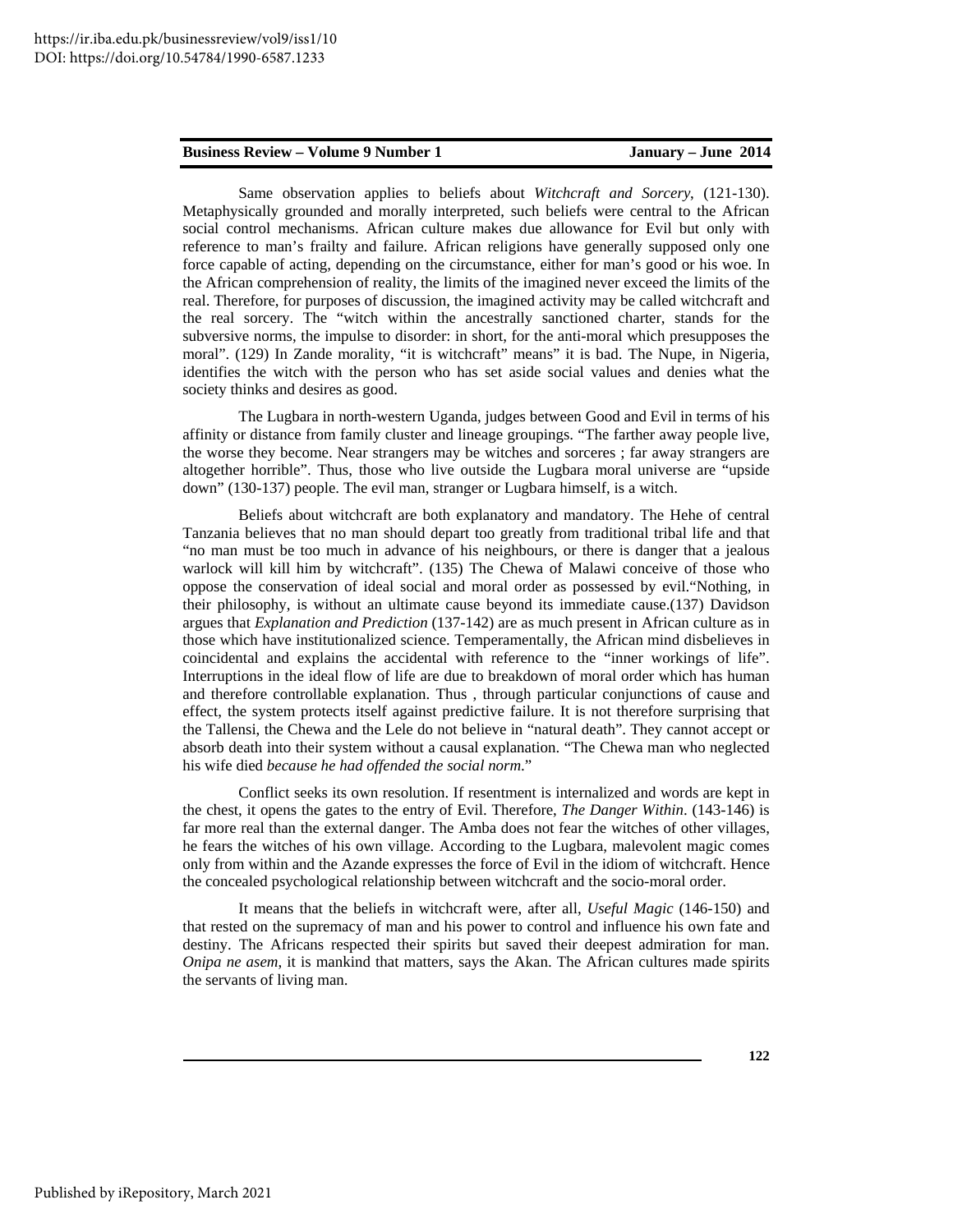Social behavior in Africa has always been empirically diversified and ideologically marked by thematic variations. In such a situation it as not always easy to disentangle objective reality from subjective perception. Structures of social sciences are hard to purify of all ideological connotations. The situation becomes all the more complex when societies and cultures derive their vitality and resilience from imperative morality, enthusiasm and solidarity with the ancestral spirit. Psychology requires resolution of socio-cultural tensions within the ancestrally approved chartered and a reconstruction of generalized sense of their "capacity to externalize, publicly accept, and treat anxiety by open rituals carrying sufficient power of therapeutic relief". Therein lays the *Africans Answer to Anxiety*. (150-160)

Arts, devoid of existential meaning degenerate and die out. Thus, in the African perspective, dances and religious rituals, witchcraft and magic, carvings and masks have no meaning or relevance outside the context of life. In the African Cultures, social content and moral connotation is never without existential perspective. In the African cultures, art has always been an expression of and a statement about Africans and their identity. Hence the African notion of *Art for Life's Sake*. (160-167)

In their rain festivals, dance and music, the Dinka people do not intend to "magic rain out of sky". Rather they affirm their relationship with the "right and the natural". The social content and moral connotation is never missing in the African's conception of Art.

The African cosmology, ontology and the African concept of Being is marked by extreme subtlety, internal coherence and secret wisdom. Davidson gives a philosophical account of *The Dynamics of Reality* (168-190), conveying the meanings behind its symbols. The cosmogony of the Dogon, which is neither simple nor linear , shows an interpenetration of material and immaterial, of form and content, the immediate and the enduring, all held together dialectically in the fusion of conservation and change.

The Bambara celebrates the symbolism of a "concert of opposites" which lies at the heart of life and growth. The dialectical relationship between Pemba (i. e. the being of things) and Faro (i. e. the shaper and reorganizer of the world) implies both conservation and change, Being and Becoming.

> Bambara welfare demands respect for each: for the 'given order' guarded by the ancestors, but also the power of change, dynamic impulse of Pemba-Faro, which advances the affairs of men. (173)

The cosmogony of the Diola of Southern Senegal rests on three primary concepts: (1) participation, i. e., the principle of Being which represents a totality where 'everything belong', (2) the principle of interaction, i. e. Becoming and (3) a philosophical optimism "resulting from a dialectical relationship between Being and Becoming."

The dynamic nature of such a world-view does not permit the use of static categories. It offers a synthetic view of Being-in-Becoming which owes its dynamism to the underlying life-force which, like time, moves on, projecting the past into the future. Things acquire their being in and through becoming; matter takes form in motion.

Accepted as a fact- of life, integrated into one's conception of reality, the idea is bound to have vast social and cultural implications. However, the African approach to reality is not a purely theoretical activity; it is connected to practical use and community relations, embracing total human activity, providing ideological support to socio-moral charters of a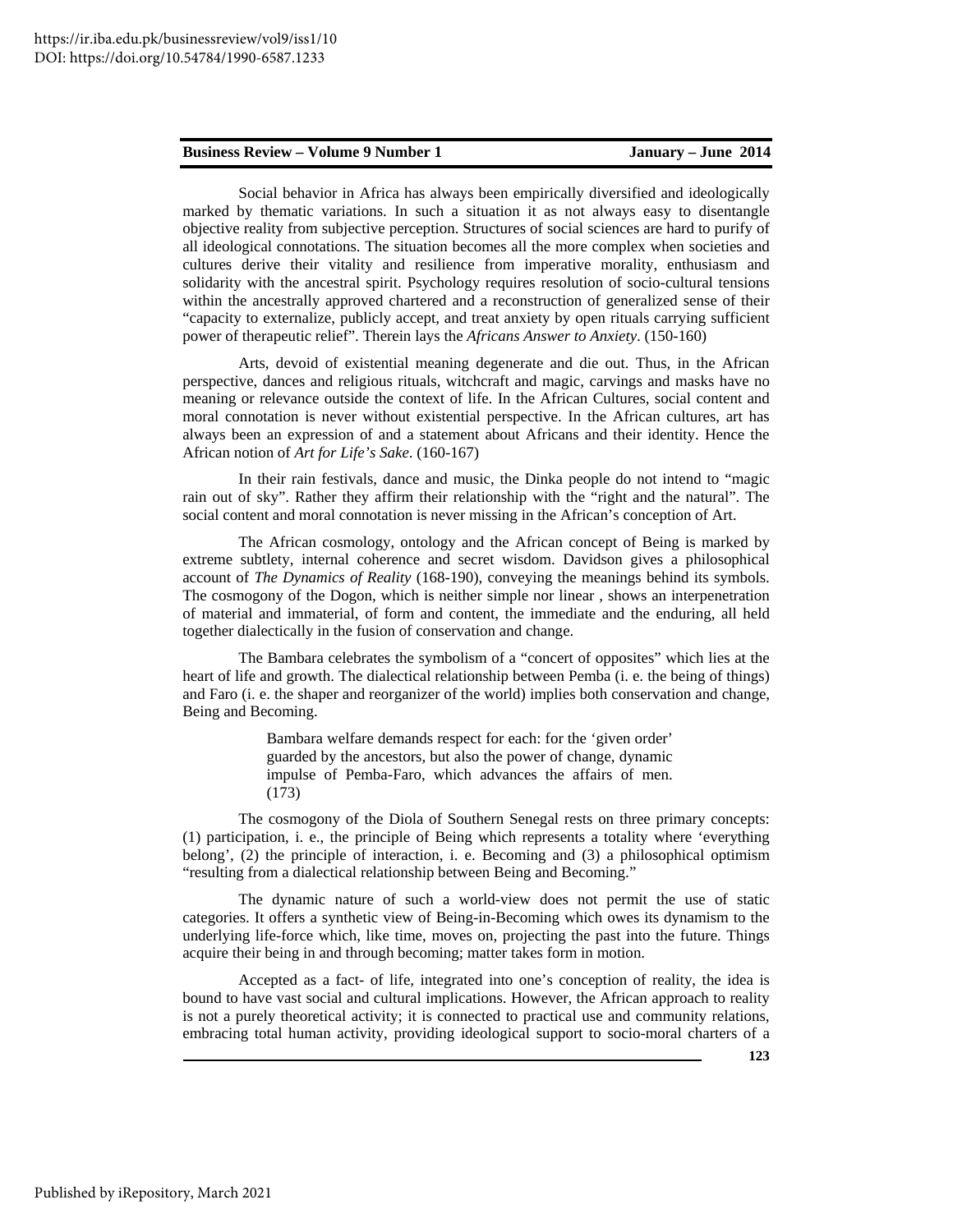specific form and content. "Thus, in the Congolese conception of social reality, the individual was not only integrated within his community; but he was also systematically opposed to it in the manner of a 'concert of opposites' which made the stuff of daily life."(176)

Such a view necessitates full recognition of the "accidental" and the ''failure'' have Davidson argues that the African Systems fared well in their persistence and resilience to meet the challenge posed by the "Winds of Change". He cites the Yoruba system as an illustrative example.… Philosophy , theology , politics, social theory, land law, medicine , psychology concatenated in (Yoruba) system so tight that to abstract one item from the whole is to paralyses the structure of the whole. (178)

However, the ideal internal consistencies of African societies were subjected to severe strains by the pressure of population growth. Under the force of circumstance, "kinship continuum" suffered serious disequilibrium. The direct simplicities of everyday life were severely injured. The situation called for effective leadership that could ensure socioeconomic adjustments to new alternatives. *Transition from Elders to Kings* (183-189) became inevitable. Institutions of personalized government began to emerge in tropical Africa around the middle of the first millennium A.D. In Kanem-Bornu, the Sayfawa Dynasty , the central kingdom of the Mossi, the great Keita rulers in Mali and the Mwana-mutapa in central Africa constitute illustrious example of the modifications that occured in the Kingship authority pattern of their peoples. Islam brought a strong shaping influence and the Arab conquest of North Africa trading opportunities. in the 17th and 18<sup>th</sup> centuries opened new vistas of trading opportunities. Kingship of Ghana emerged and on the east coast, political structures of the Central African Shona appeared. The city-states of the Swahili and of Niger Delta served as trade links with the Eastern and Western Worlds. These factors visibly altered *The Nature of Kingship* (190-211) The Kings, although no longer considered 'Divine', were still the repositories of the ancestral charters. For the Jukun, the office of the King was no longer identical with the person of the king (202) The Mossi made a distinction between the king's 'body natural' and 'body politic'. They buried the King's 'body natural' but preserved his 'body politic'. The founding traditions of the Zanj, like the Jukun of Nigeria, reflects the revolutionary character of chapter 16 of Magna Carta. It is enshrined as their constitutional right to rebel against the King and to overthrow him, if he ruled cruely.

*Long distance Trade and Islam* (211-224) accelerated the process of change. Egypt the center of this world-wide trade system was, by way to the coasts of Kufra , linked with the Western Sudan and Lake of Chad region. On the East coast, the first Muslim trading settlement is dated about 800 and in the civilization of Swahili we come across the African variant of Muslim culture. It was gold trade which mattered most. Ghana, Kanem-Bornu, Mali and Songhey channelized trade to the north and on the north-western frontier. Muslim civilization spread in southern and central Spain and southern Morroco held a key position. Caravans passed from Sijilmasa through Kairouan, Tripoli, Tlemsen and Fez to Egypt and the political activities in these cities decided the rise and fall of empires and dynasties in the Magrib. The king of the Niger city Gao and the Kings of Kanem-Bornu embraced Islam. The Burber influence opened the road to Islam in Senegal. Nothing was considered more prestigious than a pilgrimage to Mecca.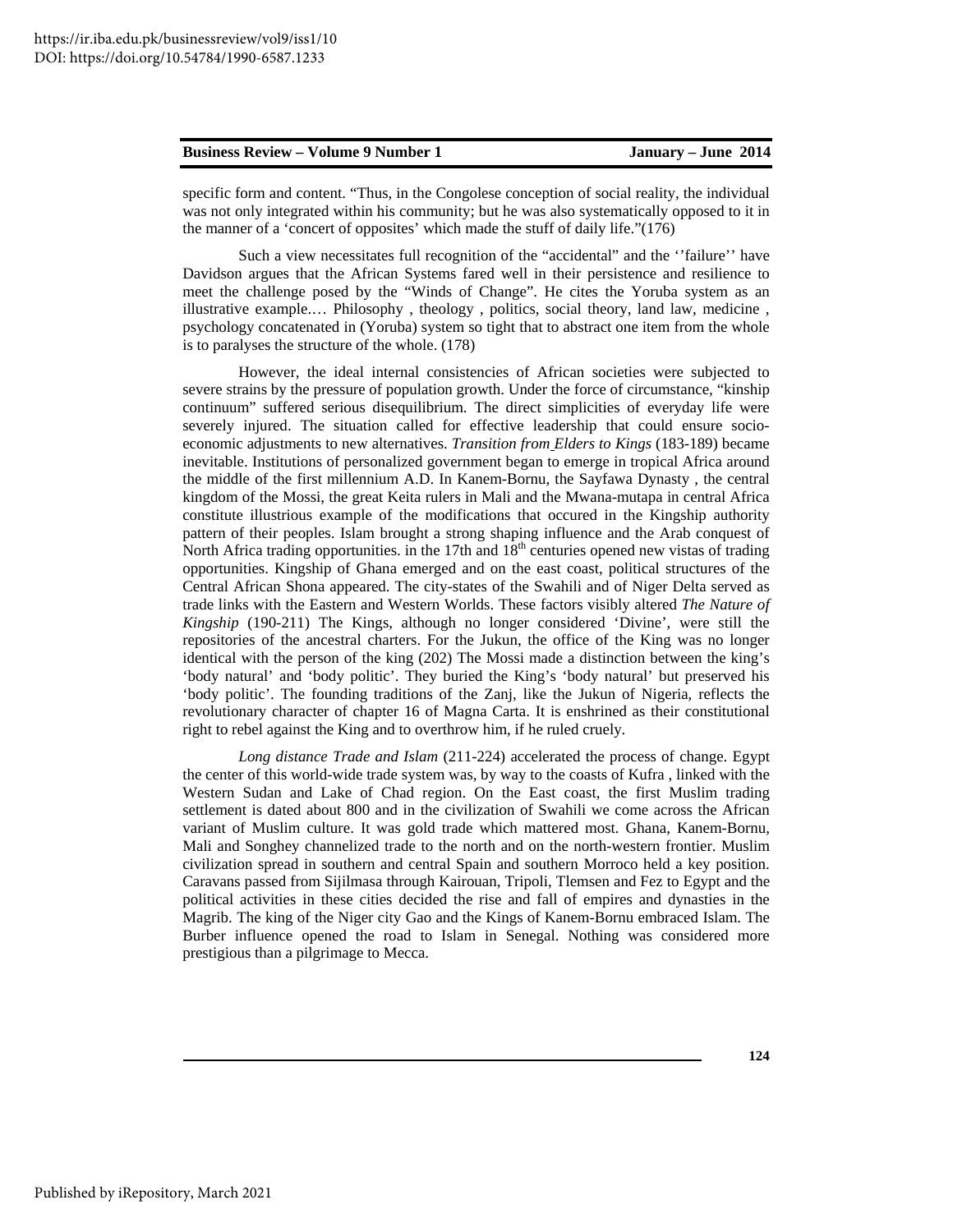The pilgrims returned with more than prestige. They brought new ideas and fashions from the East. Schools of learning were established. Scholars traveled back and forth. Royal courts acquired clerks and chanceries. The fame of Sudanese Kings spread out across the Muslim land. (218) But pagan beliefs were still mixed with Islamic faith. In Kanem-Bournu,

Even the innovating emperor Musa, who is said to have meditated ending his days in Mecca , applied Muslim policies and customs with tentative hand, performed the rites and ceremonies of Mandinka religion… He was regularly required to preside over traditional courts and settle witchcraft cases. (219)

However, as Islam exercised a deepening influence, equivocations developed, enlarging the conflict between Islam and traditional religions . And the same emperor Musa, with all his caution and care for compromise … extended the application of Islamic law, placed a Qadi at the side of every provincial governor and the central machinery of the state became even more emphatically Muslim. (219)

Long distance trade also introduced new socio-economic pressures and the unities of ' tribal life' were weakened to the breaking point. Growing interest in accumulation resulted in exploitation of those who lived within 'subsistence economy', raiding for slaves were rampant. Rulers, noteably King IdrisAloma in Bornu and the rulers of Songhay empire, developed churning passion for wealth consuming splandour. In 1450, Abdullahi Burja , the Hausa King of Kano, had twenty one settlements of country folks working for him. His successor, Rumfa, 1465-99, for whom al-Maghili, then teaching in Kano, wrote the *Risalat al Muluk*, The Obligations of Princes, proved even more ambitious.

Stratifications became more and more stronger, diminishing social equality and social justice and when Uthmandan Fodio called for holy war upon the Hausa Kings in 1840, he was able to strike a social as well as religious note, damning the kings as profligates 'whose purpose is to obtain delights and acquire rank' at the cost of ordinary people.(234) New constitutional reforms become imperative and in the Hausa state of Zaria, administrative notifications in power structures were achieved by counterposing merit to right of birth, resulting in the administrative division of capital city between the Madawaki and the Galadima to ensure efficient administration . The king was elected by the elctor's council consisting of mallams who were debarred from political office. The Madawaki and the three Rukuni, Galadima, Wombai and Dallabu . if all these agreed on the course to be pursued , the King could not resist their advice and in fact the power of the state would be against him if he did. (224)

Long-distance trade produced specialists and thus the division of labour determining the structure of *Power, Rank and Privilege* (224-234). It is best seen in the Swahili city-states which by the  $13<sup>th</sup>$  century were strongly Muslim in their tone and temper. The balance of power of Chiefs and Kings shifted towards trade and revenue. Increasing density of population demanded more land necessitating radical adjustments in traditional farming which were bound to affect the ecological balance. Slave trades flourished. Offensive and defensive wars got interlocked, since buying of guns and selling of captives got interlinked. Such pressures added weight to the already deepening crisis of structure, demanding new strengths and new forms of organization. Hard structural changes were required. At this stage *The Crisis Deepens* . (235-243) In the Sudan , attempts at recovering the sociopolitical unities of the past were made by outstanding leaders, working mainly in the central Muslim tradition,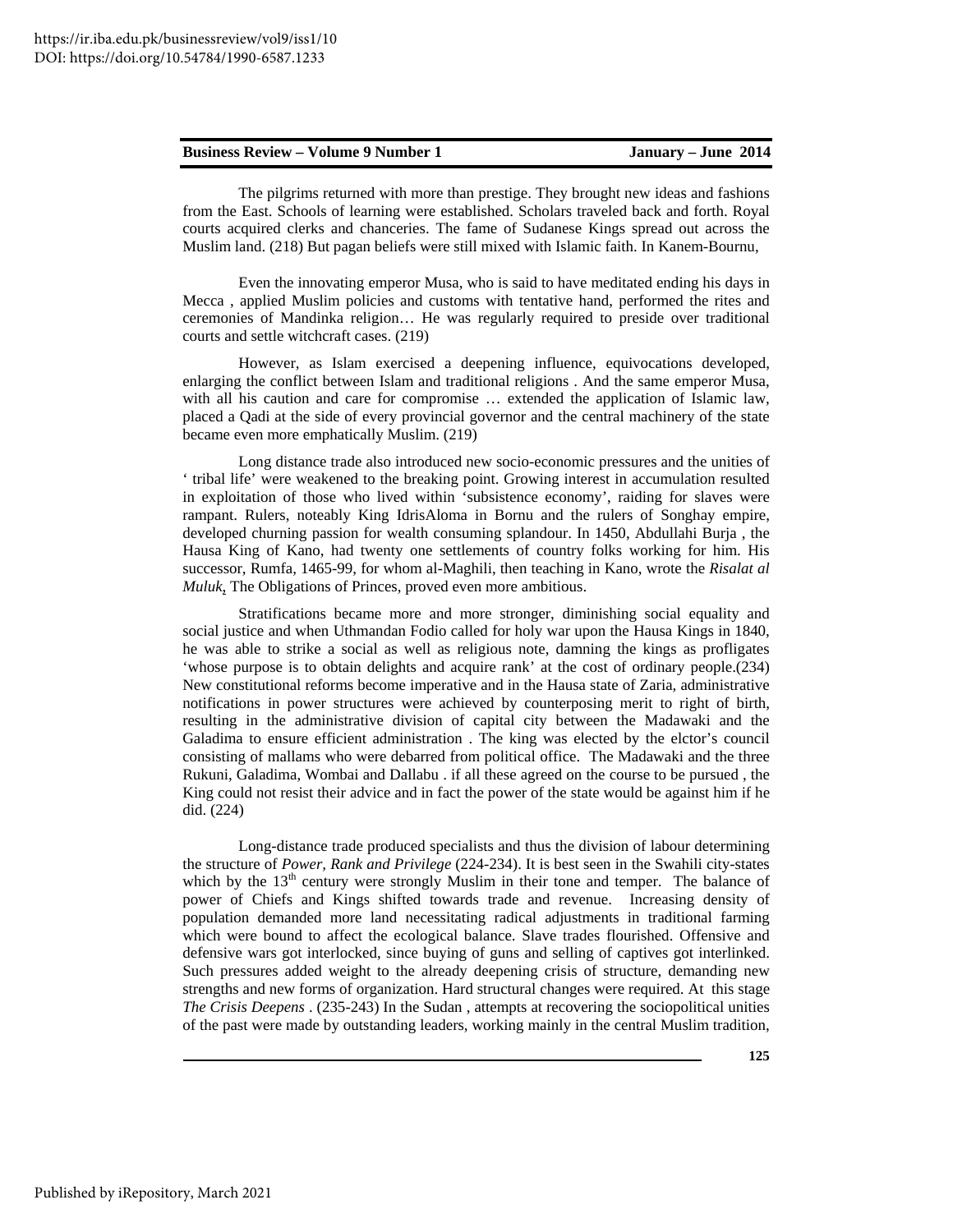such as the western Fulani leader, al-Hajj Umar bin Said, the Eastern Fulani leader Uthmandan Fodio and his far more political son, the Amir-al Muminin Muhammad Bello; the Mahdi of the Eastern Sudan, Muhammad Ahmad ibn Abdullahi, whose conceptions went as far as unity for the whole Sudan; the Almamy Samori Turay in the region of the Niger Senegal and lesser figures such as Ma Ba and Mamadu Lamine. (241)

> "Much of Africa was now involved in a process of socioeconomic change and although the ancestral charters were very still as vital as before, the new problems could not be contained in the old frameworks; the old systems were powerless to meet the brusque and rending challenge of industrial production". (243)

Yet the Africans continued to grow and to adjust; even in the cultural suffocation of the 'settler colonies'. However, as it is illustrated by the wars of 1960 against Portuguese rule in Guinea Bissau, Angola and Mozambique , and during the Congo revolts of 1964 the resistance offered by the Africans to the colonial pressure provides cognitive maps that determined various levels of reaction in different directions of thought and action.

A radical shift (not change) in their ideological perspective has already occurred. During these wars, no village African believed that he could turn away the Portuguese bombs or liquify the bullets to water by his spells. The old magic was gone. "Now they had learned that it is better to take good cover and shoot back straight" , comes a statement *From a Guerrilla Diary*. (247-250)

In *The Great Transition* (250-256), Davidson discusses the African's perception of their situation in relation to ancestral charters and modern ideologies, at different levels of consciousness and different forms in different regions.

By 1950, African resistance to colonial occupation acquired a nationalistic tone and accent, as in Belgian Congo. To honor their ancestors, the nationalists in Rhodesia named their land Zimbabwe and called their war ChiMurnga, as they had done in their resistance of 1896-7.

Political self-affirmation was reflected in the formation of political parties, and the concept of nationhood. To discourage the African trends toward self-affirmation and nationhood, the colonial powers reduced many hundreds of pre-colonial states to some four dozen colonies and then to four-dozen nations. Yet the process could not be halted. (256-264)

The Kings joined in the procession of revolutionaries and gods; they too resisted and became historical. "He who makes the powder", observed a king of Dohomey, "wins the war". Structural changes in form and content, were reflected in the innovations of Asante ruler and his equally progressive predecessor, OseiKwadow. OseiBonsu imported Muslim functionaries from the north and completely demolished the policy of hereditary membership to the council of 'Kings' men' by appointing people to the offices. In Sudan, after 1840s, al-Hajj bin Said tried to contain the colonial influence through accommodation "The whites are only traders. Let them bring merchandise in their ships, let them pay me with a good stipend and I will live in peace with them." But the French, occupied with the thoughts of conquest, scoffed at such a policy.

**126**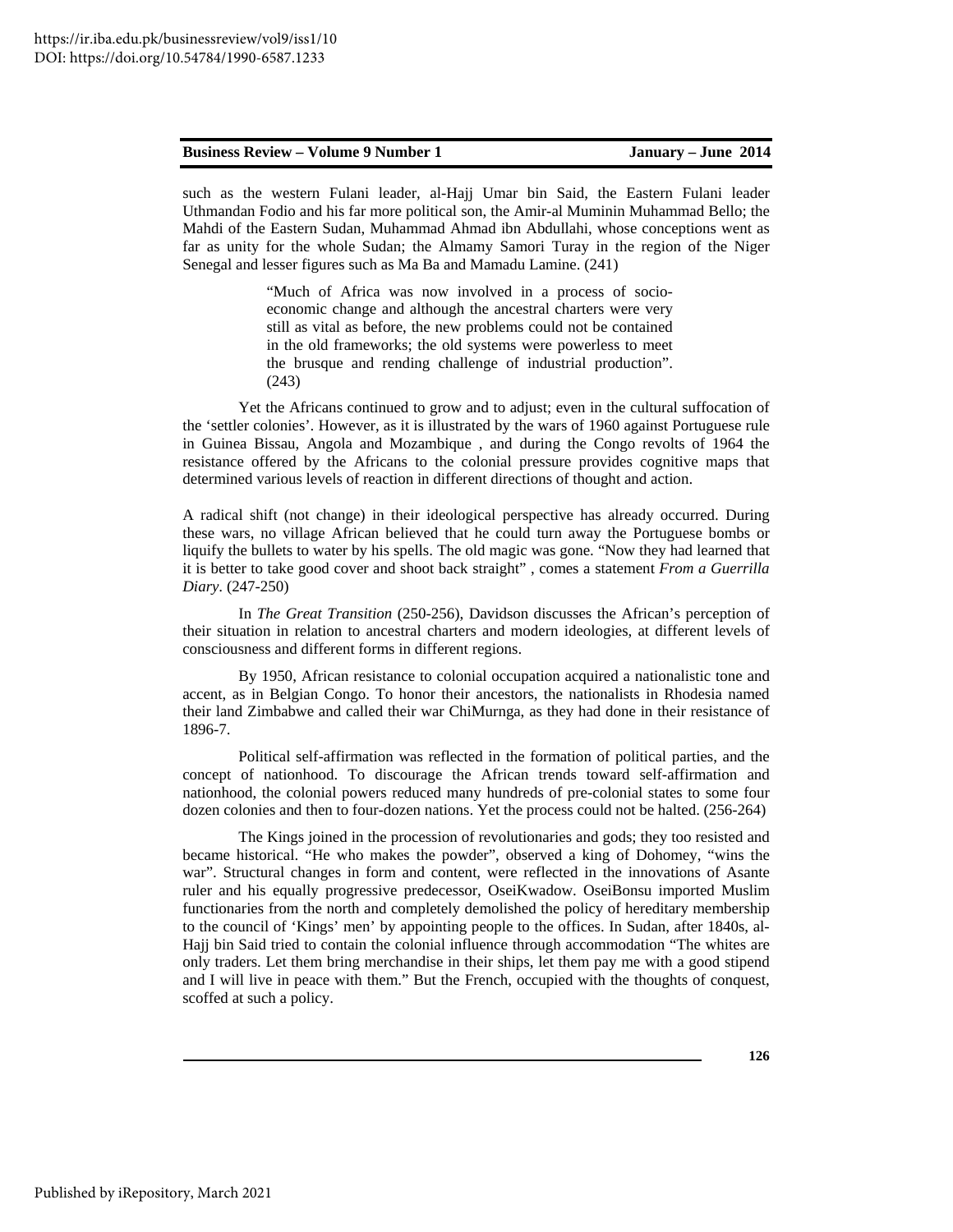Umar's son, Ahmadu, continued with his father's policy. But he also could not contain the imperialist appetite for Colonialism. It is best reflected in his acute psychological observation. "I like the French," he remarked, "but do not trust them while they trust us but do not like us." In 1890, the Voulet and Chanoine campaigns in Sudan unmasked the "cruel, violent, undisciplined and degraded nature of Colonial rule". (261)

 A new awakening to reality was reflected in the writings of al-hajj Umar of KeteKrachi ; a poet and pedagogue. In 1893, in the *Twilight of the old Gods*, (264-275) the Ndebele (or 'Mat abele') was invaded by troops of British South African Company and in three years virtually the whole area passed into the hands of Rhodes agents. In Mashonaland, the Rhodes agents, who had come seeking gold, turned into farmers demanding more land and labor. Soon the Shona people were reduced to "cowardly and miserable niggers" in their own land. If the chiefs refused to pay the hut tax, "the police boys . . . burnt down all the Kraals they came across until the whole atmosphere was dense with smoke of burning rapoko and other corn and grass, while the white passed the time in a pig-sticking match on foot and horse-back." (266)

In 1896 the Ndebele rose and the Shona joined in the revolt. The awakening to reality proved harsh. In 1904 the Herero took to arms and the guerrilla leader Jacob Morenga emerged. In 1905-7 the MajiMaji war occurred in Tanganyika. In 1913 the Kenya Luo gave birth to the cult of Mumbo and its followers revived the slogan, coined by the nonconformists in Nyasaland in 1890s, AFRICA FOR THE AFRICANS. Their leader, OnyangoDunde , denounced the Christian religion as "rotten".(272)

The years passed by and Christian notions and beliefs partly displaced traditional religion and became blended into political framework. The framework acquired a more consciously modern context in language as well as deployment of ideas. The separatist Christian Churches and Christian God became African and with an intensely activist and native mood and temper, the "new churches . . . became, in territory after territory, the fosterparents of the politics of later years". (274-75) However, the political implications of African Christianly could not avoid a rash conflict with the colonial set-up. This constituted the burden of the *New Redeemers.* (275-288)

In 1921, Pastor Enoch Mgijima's Children of Israel built a settlement in the Ciskei area a forbidden land to them in the apartheid Africa and General Smuts cleaned the area, sending the survivors into prisons and Native Reserves. Readjustments in political thought occurred in the form of an African Christianity. "Ethiopian Movement", symbolized the separatist African Christian reaction, clearly political in content, independent of European Pastors and culture, making a passage from prophets to leaders.

Kenan Kawana of Malawi founded the Watchmen's Society. "People must not be afraid to break government's laws, "he taught, "nobody should remove his hat to the provincial commissioner or the District Commissioner. These gentlemen . . . are pretenders". (282)

Christian-pagan symbiosis gave rise to ideological synthesis. In a picture and at the request of Simon Kimbangu, a Congolese, Christ was shown as handing over the keys of power to an African political leader. Marcus Garvey, a Jamaican, founded the Universal Negro Improvement Association, established the African Orthodox Church, published the *Negro World* and proclaimed himself the Provisional President of Africa. Kenya's rebels such as Harvey Thuku, drew their inspiration from prevalent ideas and the European-educated few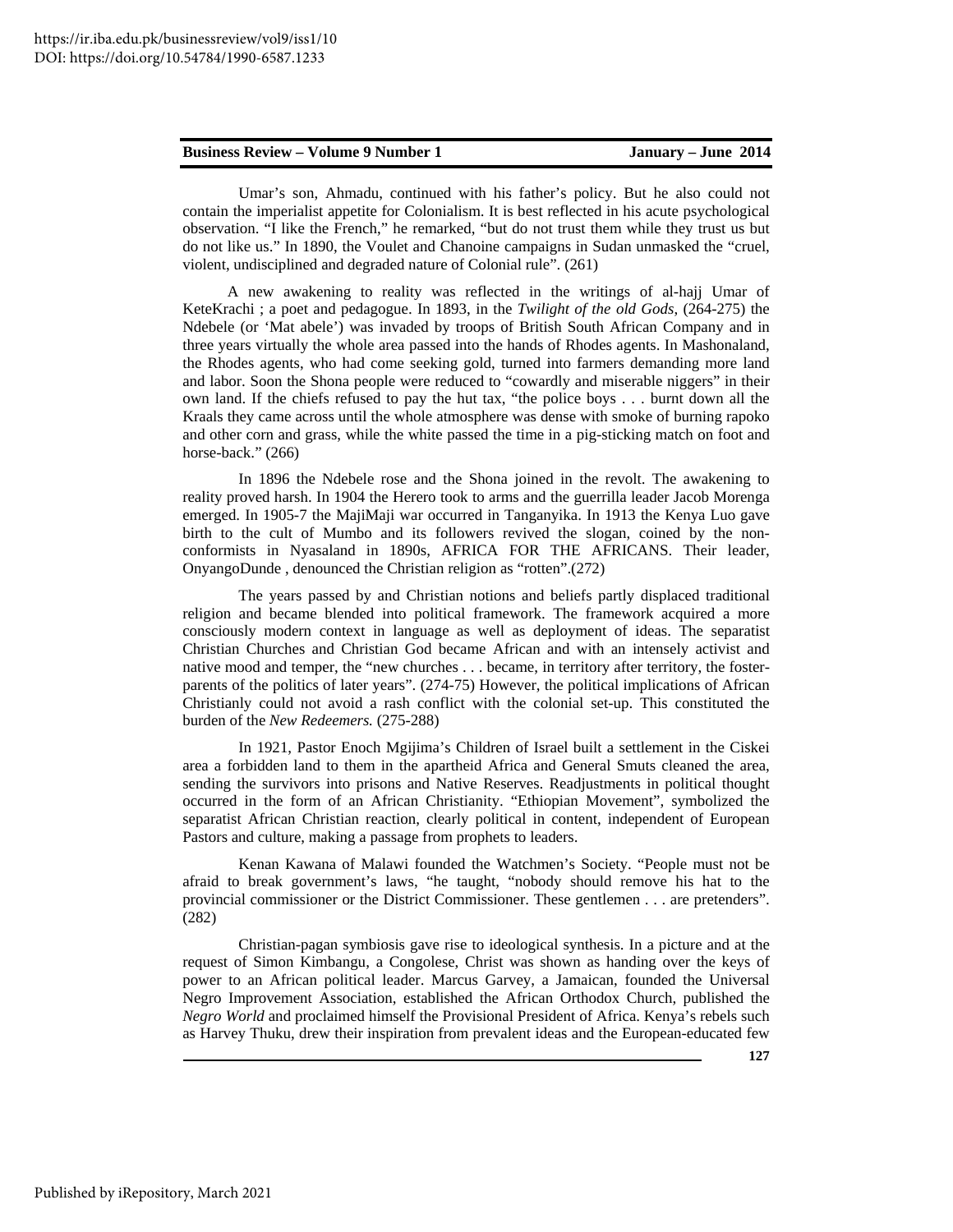to conceptualize African's problems in non-colonial and then in anti-colonial terms. Out of their teachings, a new resistance emerged, now firmly set in *The Modern Context.* (259-293) The educated minority, European by adoption, found itself antithetically opposed to the cultures from which it sprang. New respect for native cultures, and stronger echoes of an intellectual revolt against European paternalism were resonant all over the continent. The national Congress of British West Africa was founded in 1920.

But politics still revolved around the intellectuals who, curiously enough, were far removed from the village masses, the workers and the traders. The conservative lawyer politicians were still linked to traditional ruling groups. But , after 1945, SekouToure, with his *Rassemblement Democratique*, Kwame Nkrumah in Ghana (with his Convention People's Party) and Nnamdi Azikiwe in Nigeria, with their mass political organizations, left the lawyer far behind to lead where the "cautious respectable" did not dare to tread. Their success was linked with the mass movements simmering in the back ground of colonial life, Conversely, the mass movements found their way ahead because they had acquired leaders with an adequate nationalist theory and strategy. At this stage, *The Masses React* (293-311). The First World War altered the global realities and gave the political consciousness of 1920s and 30s a more practical turn. A protonationalism emerged. Harry Thuku rejected European moral teachings and in 1921 founded a dissident political organization the Young ikuyu Association.

After the Second World War and its grueling enlightenment, Kenya nationalism reached the mass political dimension, urging the masses to fight their way to clarity through familiar categories of thought. Men like Edward Blyden (well known for his concepts of 'African Personality' and 'negritude') George Padmore and Clements Kadalie helped shape the African consciousness in their own ways. External influences, such as the Indian National Congress, landed moral support to the political aspirations of the African National Congress. Anti-racialist and anti-colonialist movements all over the world, revolutionary socialism, legalization of trade-unionism, brought into sharp focus the impending issues of African independence. Nothing, however, aroused the masses more than the factors internal to the colonial process "the sickness of the beast itself". These factors transformed the colonial condition into a major social upheaval and economic disaster, revealing the fatal contradictions inherent in colonialism. But by this time colonialism had eaten deeply into the fabric of ancestral charters disrupting the traditional structures. "Even where this presence reinforced the power of rulers, as in the emirates of Northern Nigeria, it did so at the cost of weakening those checks and balances by which the old Systems had controlled the abuse of power, and so in turn prepared the way for change. (298) The process acquired a dynamic of its own. It was a time of great cultural stress, ideological confusion and profound anxieties.

The growth of primary and secondary education contributed to the process of 'great transition'. Curiously, however, it abruptly turned away from the teachings of the past, creating alienated and dispossessed young people. In the flux of rural emigration, traditional beliefs and patterns of social interdependence were undermined by frantic individualism and the urban values of 'free enterprise'. Old respectabilities and servitudes were thrown away and the gravitas of family life were assaulted by the rootless folks and emancipated women. The city life of Congo Africans could no longer keep a pace with the socio-cultural mechanism. To the afflicted ones, the option was plain and simple: To act for good meant to oppose the agents for evil. In political terms, it meant to act against authority.

**128**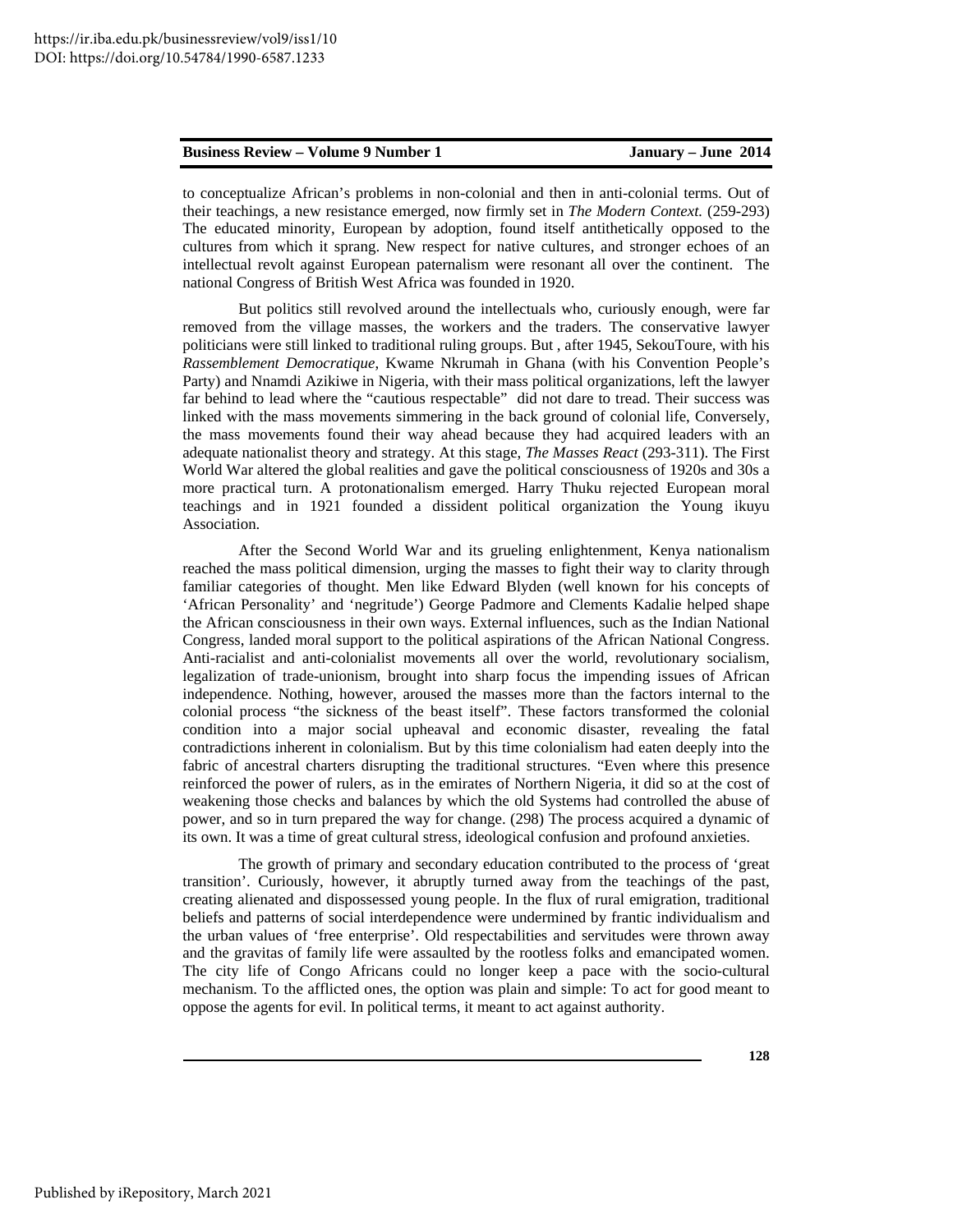By 1950s, the educated few had mastered the complexities of Westminster and Palais Bourbon and grasped the ideological alternatives more firmly. It was time, they argued, to move from the politics of reforms to the politics of revolution, i.e. the politics of self-rule, the right of the Africans to determine their own destinies. However, the political and social models of these elites were based on the ideology of nation-state, far removed from rural Africa. With the passage of time, these intellectuals, the Wabenzis, lost their bearings and became shallow and rootless symbols of decolonization. Unwittingly, the reformist elites got sucked into the colonial policy, whether English or French, of building an 'indigenous middle-class' , the inheritors of political power. Ironically, the reformers found it sensible to turn their backs on historical Africa, as though this was a world which had passed away, or, if still surviving, one that need no longer much concern them. (309)

Three years after Lumumba's murder, in 1964, Mulele's revolt occurred. In his reliance on Traditional as well as modern ideas, Mulele cut away from the Belgian as well American models. He rejected the 'middle class' reformism and worked out a synthesis of the old and new ideologies, blending the moral and military maxims of Mao Tse-tung into the power that flows from traditional developments. In three years' time, his followers cleared half their countryside of Portuguese army and administration. In Guinea-Bisau, Angola and Mozambique, except for those educated in Lisbon, the masses had already launched their armed revolt. Now the reformist and political elites had to learn what divided or might unify the many ethnic groups in each of these territories. They had to understand at what points the old systems still held firm, and where these systems had degenerated into mere agencies of colonial rule. (312)

Davidson concludes his book by asking a few practical questions in the AFRICAN DESTINIES (313-317) These questions revolve around:

### WHAT KIND OF AFRICA MAY NOW EMERGE: WHAT MODERN VARIANT OF AN OLD CIVILIZATION.

 The upheavals of 1960s were not accidental; they reflected a crisis of institutions on a continental scale. Initiated by colonialism, the crisis was deepened by the dismantlement of the colonial period itself, leaving behind nothing but catastrophic cultural and institutional dislocations.

 Contrary to the "cheerful school" of colonial historians who have deluded themselves into believing that colonialism ushered a new and constructive era and conducted African into the modern world, Davidson believes that "all that emerged from colonial periods, in a structural sense, was an institutional void concealed for a while behind a political safety curtain painted with parliamentary symbols of European provenance, a mere façade of order on lines drawn by alien cultures". (314)

 Looked at from another standpoint, Africa faces a crisis of growth. By the year 2000 the total population of Africa will have redoubled. This means that productivity in food supply will call for major changes in socio-economic structures and thus in rural attitudes. Unless the rural millions are enthused and energized and thus integrated into structures of politico-economic participation, creative powers of the African people will still remain latent and dormant.

 What is needed is a bold vision that will reorient and reconstruct the national awareness of the African people. Borrowed and inherited from Europe, the concept of nation-